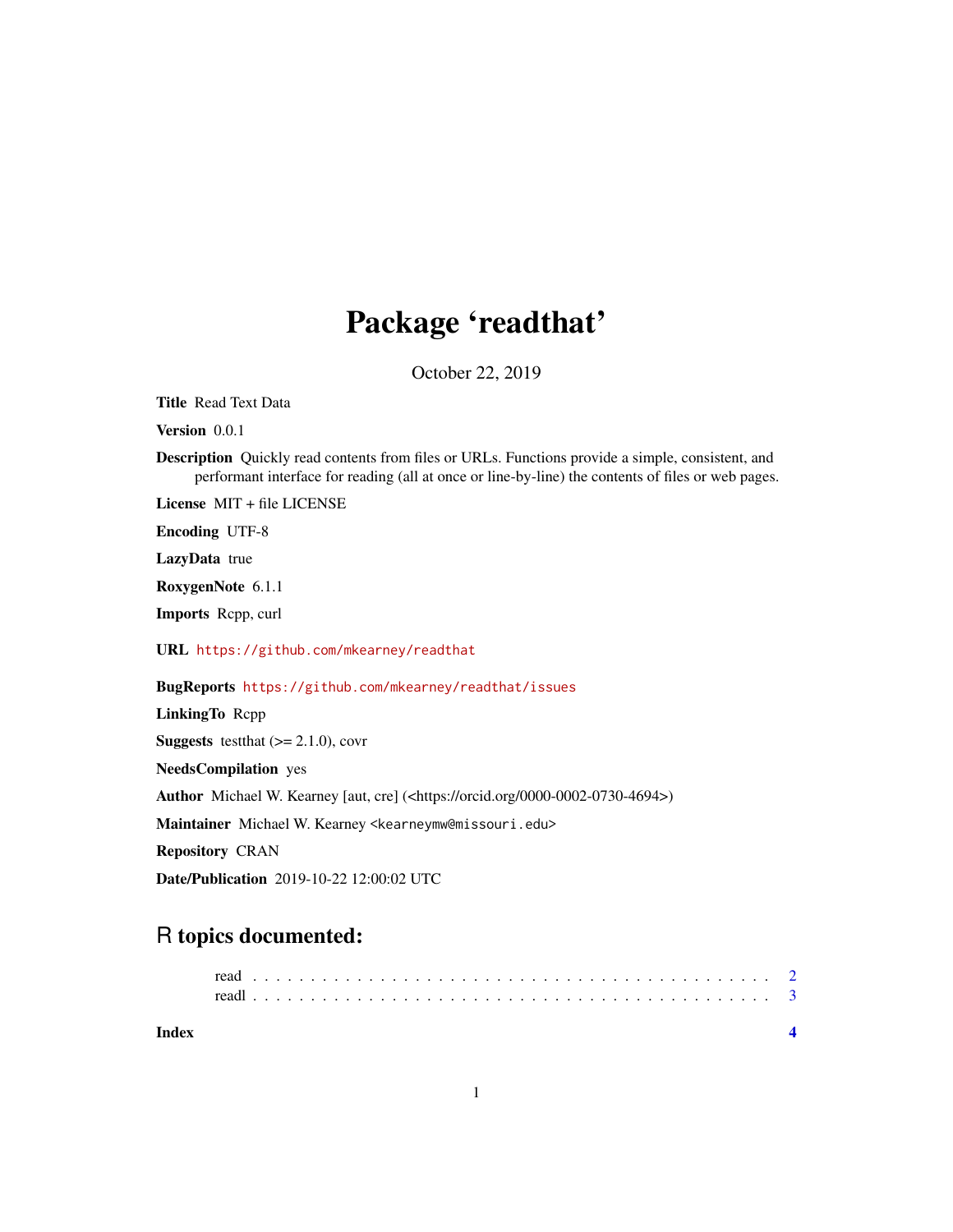<span id="page-1-1"></span><span id="page-1-0"></span>

#### Description

Returns text/source from file or URL

#### Usage

read(.x)

#### Arguments

.x Path to file or URL

#### Value

A string of read-in text

#### See Also

Other read: [readl](#page-2-1)

#### Examples

```
## create a temp file containing multiple lines of text
tmp <- tempfile()
cat("TITLE", "", "By", "", "Some more text here", "",
  "last line", sep = "\n", file = tmp)## read contents from tmp
read(tmp)
## cleanup
unlink(tmp)
## read contents from a website
read("http://httpbin.org/get")
```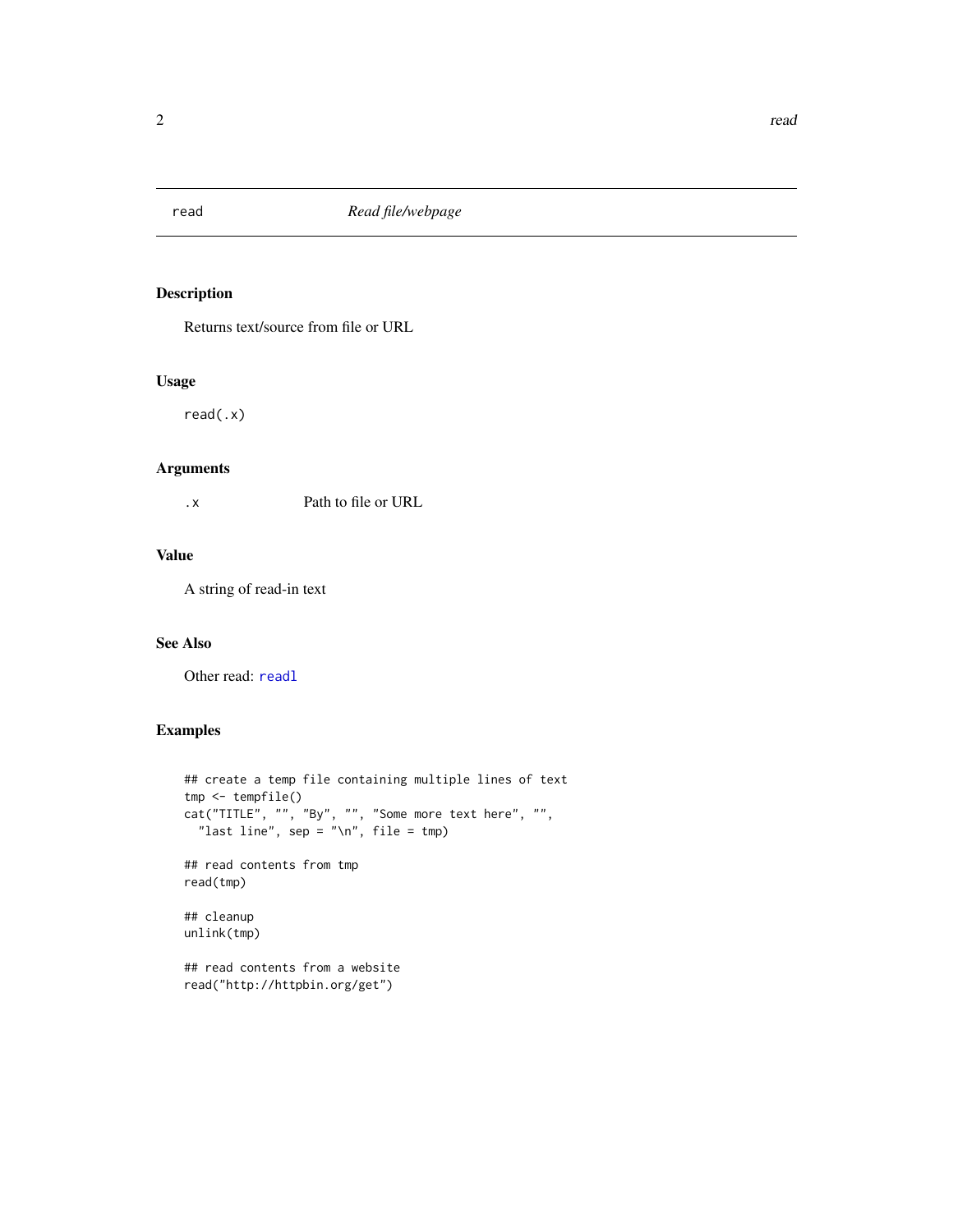<span id="page-2-1"></span><span id="page-2-0"></span>

#### Description

Returns lines of text/source from file or URL

#### Usage

readl(.x, first = 1, last =  $-1$ )

#### Arguments

| $\cdot$ X | Path to file or URL                                                                                                                                                                     |
|-----------|-----------------------------------------------------------------------------------------------------------------------------------------------------------------------------------------|
| first     | The first (starting) line number in which reading should start (inclusive). De-<br>faults to 1.                                                                                         |
| last      | The last (ending) line number in which reading should end (inclusive). To ensure<br>the reading of all possible lines, set this value to less than $1$ (0 or -1). Defaults<br>to $-1$ . |

#### Value

A vector of lines read from input

#### See Also

Other [read](#page-1-1): read

#### Examples

```
## create a temp file containing multiple lines of text
tmp <- tempfile()
cat("TITLE", "", "By", "", "Some more text here", "",
  "last line", \text{sep} = \text{"n", file = tmp}## read all lines of tmp
readl(tmp)
## read first three lines
readl(tmp, 1, 3)
## read lines 3-5
readl(tmp, 3, 5)
## cleanup
unlink(tmp)
```